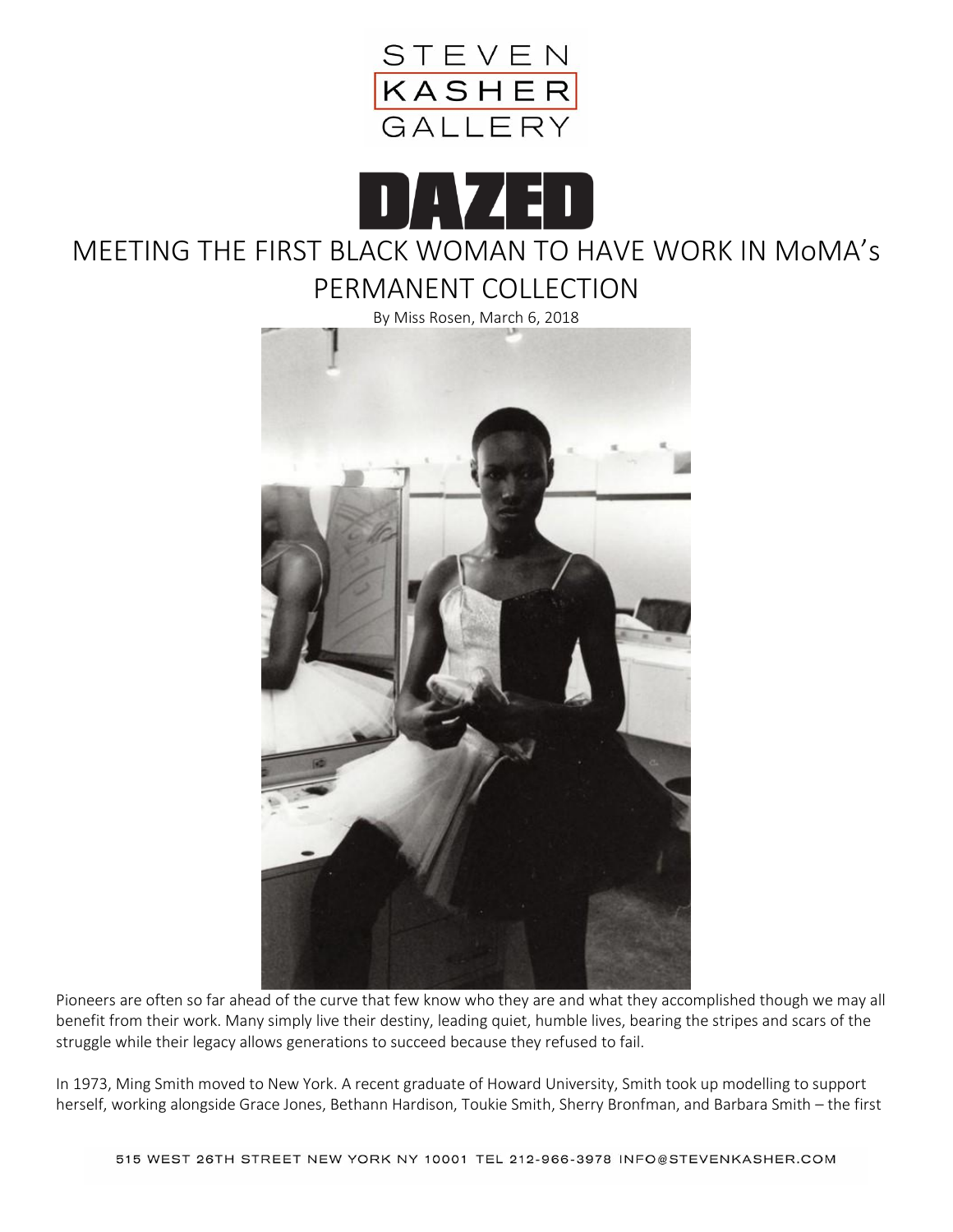

generation of African-American women to break through the colour barrier which had kept them out of the fashion and beauty industries.

Living in a studio apartment on Carmine Street in the West Village long before gentrification had set in, Smith invested all of her earnings into her true passion: photography. She carried her camera wherever she went, taking photographs while working in Paris and on assignment in Africa. Photography was a means to survive the challenges of daily life, providing a space where she could integrate with her authentic self, combining the profound power of the black experience with the universal beauty of humanity.

A woman of principle, poetry, and poise, Smith is a true pioneer in every sense of the word. The first woman member of Kamoinge, the African-American photography collective established in 1963, Smith is the first black woman to have work included in the permanent collection of the Museum of Modern Art – the very establishment that championed the transformation of photography from a vernacular activity into a fine art.

Despite her historic achievements, Smith never pushed herself into the public eye. It is only in 2017 that the world is catching up with her. Smith kicked things off with a solo exhibition at Steven Kasher Gallery, New York; is featured in the landmark exhibitions We Wanted a Revolution: Black Radical Women, 1965-85; Soul of a Nation: Art in the Age of Black Power; and Arthur Jafa's recent show at Serpentine Sackler Gallery, London; and is wrapping things up with a big bow, as Karl Lagerfeld personally selected her photograph of Sun Ra for Paris Photo (Steidl).

Below, Smith shares her journey as an artist and model, reflecting on the challenges of breaking boundaries in fashion and art, and the importance of staying true to yourself while navigating this thing called life.

"Certain people treated me like a second-class citizen. Other people didn't look at my work. Instead, they said, 'You should be an actress – or a model!' Just like that. But I knew I had a great portfolio" – Ming Smith

# THE SOUL OF AN ARTIST

Growing up in Columbus, Ohio, Smith was the quintessential American girl: beautiful, smart, and modest – with a desire to discover her calling and see the world. "My father always used to say, 'To thine own self, be true,'" she remembers. These words became the principle by which she lived, as she set out to chart a course that had never been travelled before, guided by a fundamental desire to create art.

"I knew I had a gift for photography from the beginning," she reveals. "I studied a lot of other photographers, but I realised that is a big mistake to try to look like other artists. It's good to know and be inspired. It's okay to imitate to a certain degree but you eventually have to come into your own. You are an original and you have to follow your own sensibility, instincts, and your soul. You have to do the work and keep to your own truth."

# THE POWER OF SELF-DETERMINATION

Smith was raised in an old-fashioned home and wasn't allowed to date. But she had a passion for learning that shaped her fate. "I was real skinny and into sports. At a young age, I thought, 'Well since I'm not pretty, I'll work on my mind,'" she recalls.

After graduating from Howard in 1973, Smith decided to move to New York, working as a model in order to support herself. She decided to not to tell her family at the time, explaining, "There was a lot of stigma attached to being a model and show business. All the (sexual assault and harassment) stuff that's going on now, people knew about it then but it was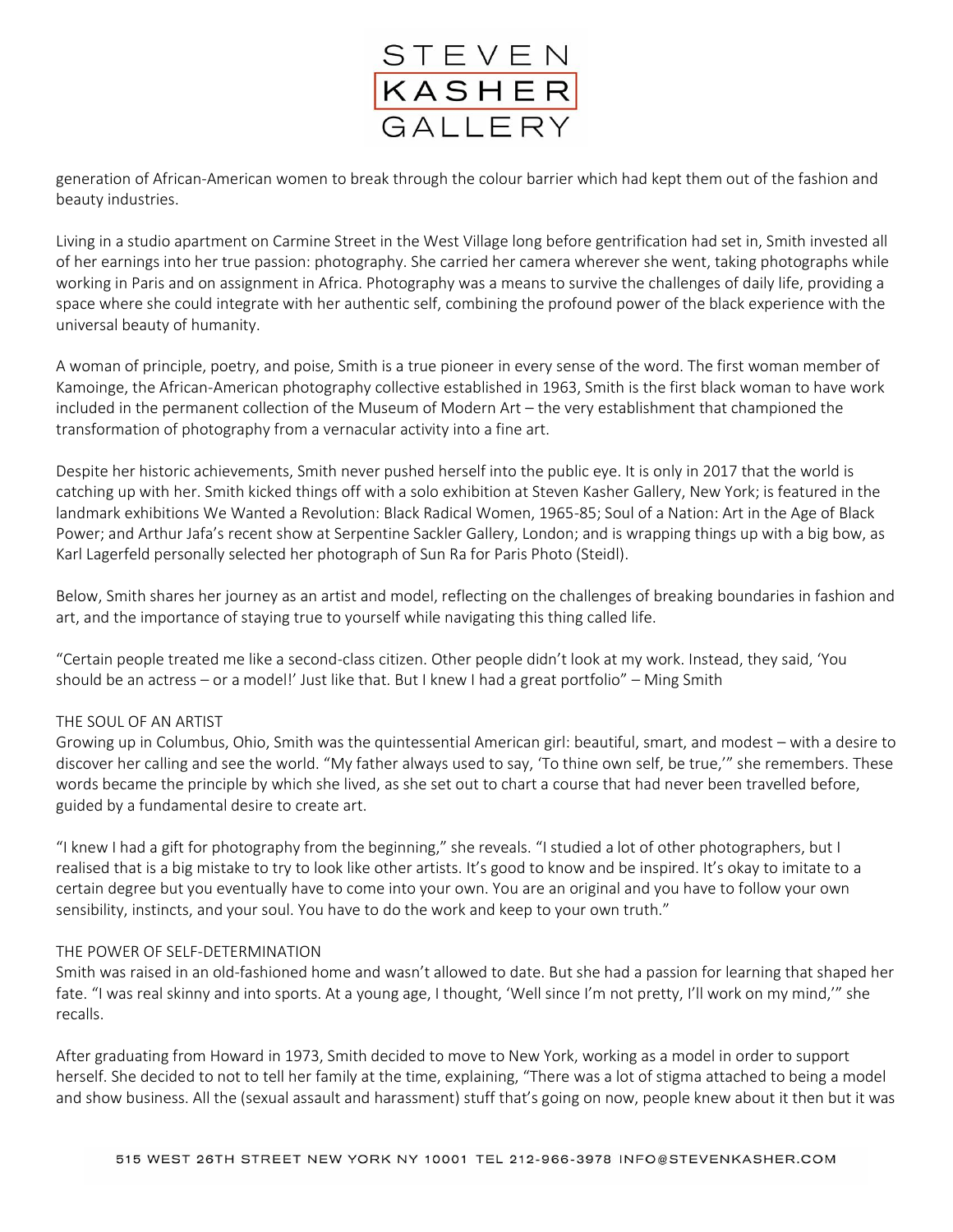

considered part of the territory. My mother would say, 'Girls don't become models, they become prostitutes.' It was really negative but I wanted to move forward in my life. I wanted to be someone because I read books about people who had achieved against the odds like Jackie Robinson and Phyllis Wheatley."

## THE HUNGRY YEARS

Smith chose to model because it allowed her to support herself. It wasn't a dream career so much as a practical solution that gave her the freedom and flexibility to be an artist. "Back then, I could make \$100 an hour modelling – my father was making maybe \$100 a week as a college-graduate pharmacist working a full-time job," Smith says.

Smith hit the ground running and never looked back. She remembers, "I was desperate so I went to the different agencies. Now I realise I was hungry. I went to Wilhelmina and they said, 'Go get pictures and come back.' So I went to Black Beauty. The owner, Betty Foray, came out. Someone said, 'She's kind of short, isn't she?' and Betty said, 'Yes, but look at her face.' I wasn't egotistical as far as any of that because I grew up in a family of beautiful women and had kind of given up on myself."

Yet her feelings about her appearance never held her back. "I joined Black Beauty and as soon as I had a full portfolio of tearsheets, I went back to Wilhelmina," Smith recalls. "She liked me and told me, 'Don't be like Naomi Sims.' Naomi was the first black model on the cover of LIFE magazine. At the height of her career, she made \$18,000 – which is nothing. She was a superstar but the average white girl made maybe \$100,000. They were nobodies but they could do catalogue and were always working."

## THE NECESSITY OF BOUNDARIES

New York City in the 1970s was a radical era on many fronts – including the fashion world where black models were transforming the industry for a new generation of women.

"In that period, there was Grace Jones, Tookie Smith, Barbara Smith, Sherry Bronfman, and Bethann Hardison," Smith remembers. "We were real pioneers. We reinvented ourselves. We were struggling. As a model, we didn't get a lot of gosees. It's not like it is now – there are so many more ads. When I first started working, I was either too light or too dark but today they have people with vitiligo and trans models – there was nothing close to that then."

For years, Smith's face could be seen everywhere. "I did almost every cosmetic company that existed, black or white. With me, they said I looked 'exotic.' That's what they called women of colour at the time."

Heeding the warnings that had been drilled into her head, Smith refused to allow the photographers to dictate the parameters of the shoots and allow her integrity to be compromised. "You used to have to go around and do tests, and they would always want to do a nude. I was like, 'No.' I was still a Columbus, Ohio, girl and there was no way I could," she reveals.

"We were real pioneers. We reinvented ourselves" – Ming Smith

#### THE IMPORTANCE OF SELF-REPRESENTATION

Coming of age during the Civil Rights and Women's Liberation movements, Smith fully embraced the power of selfdetermination. "I never saw being a woman or being a black woman, as an obstacle. I wanted to take pictures. It wasn't like you were going to make money – you just did it," she says.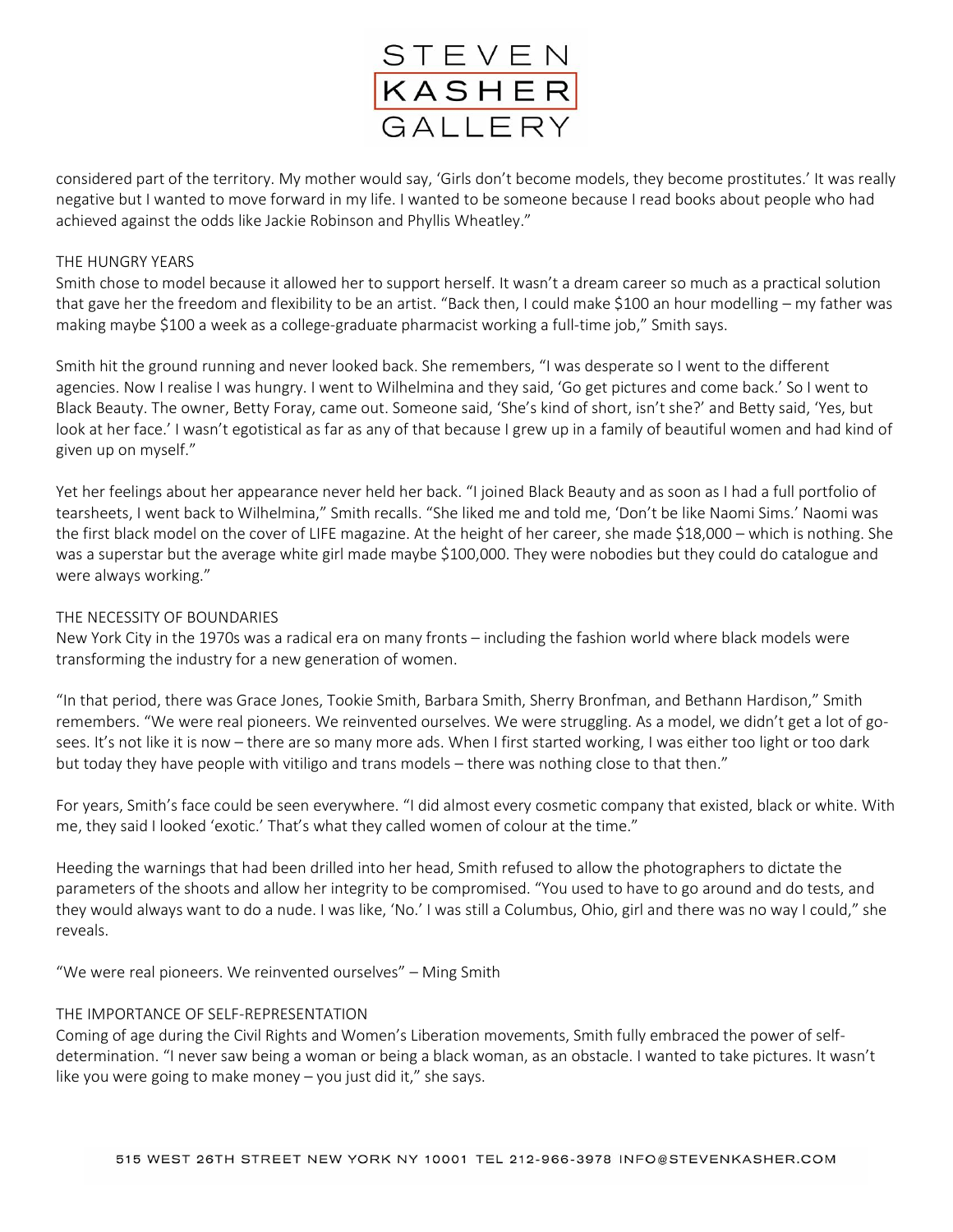

In 1974, just a year after she arrived in New York, Smith was able to turn a fashion go-see into an opportunity to join the photography world as the first female member of Kamoinge, the celebrated African-American photography collective.

"I went to a photographer's loft on 20th and Fifth Avenue. While I was waiting in the outside room, I overheard (Kamoinge member) Anthony Barboza and another photographer having a debate about photography. They were talking about if it was all nostalgia or if it was an art form – at that time, photography was not considered an art form,' she explains.

A few months later, Smith met Kamoinge member Louis Draper. He asked to see her photographs and then formally invited her to join Kamoinge. Smith accepted the offer, understanding the mission of the group aligned perfectly with her own. "They wanted to make images of the black experience themselves, rather than having the establishment photograph them. That was like being a pioneer and a revolutionary in their own right."

#### FINDING YOUR PATH

Although Smith has always stood on the side of truth, her independence has created challenges that she wanted to examine and explore through photography.

"I never photographed with any type of agenda," she reveals, "I've always been rebellious and pro-Civil Rights but there were always conflicts going on with me. When I was in Washington, DC, in college my first job away from home was working for (New York Congressman) Jacob Javits. While I was there, some college students stormed the House of Representatives. So here I was – part of the system – and I was more like the students, so there was a conflict for me. Black people go through a lot of conflicts living in America."

Photography became a tool of survival and a way to connect with her spirit and nurture her soul. "I always photograph for myself. When you have that lonely, self-defeating, isolating, depressed feeling, not knowing what to do or where to go, you can always pick up the camera and go outside and get involved in the world," she explains.

# OVERCOMING OBSTACLES

While Smith created photographs that were poems, epics, and odes to the struggle to survive and the beauty that life bestowed, she was met with pushback along the way. "A few males were really angry at me because I had talent and they saw it. They did everything possible to try to destroy me so I had gone through all of that. Really heavy-duty stuff", she reveals.

"I don't like to dwell on that, but I am telling you this because people are talking about those issues right now. Certain people treated me like a second-class citizen. Other people didn't look at my work. Instead, they said, 'You should be an actress – or a model!' Just like that. But I knew I had a great portfolio."

Despite the negativity, Smith was undeterred and remained true to herself, willing to overcome the obstacles along her path. "I was going through all of this stuff, being misunderstood in my intent. I was like, 'I'm not even trying to make money. This is something I am doing out of my heart," she remembers.

#### TAKING A RISK

Intent on being seen and recognised, Smith decided to take a risk. One day, while passing by the Museum of Modern Art in 1978, an idea hit. Smith thought to herself, "Maybe I should go to some place that really can see who I am."